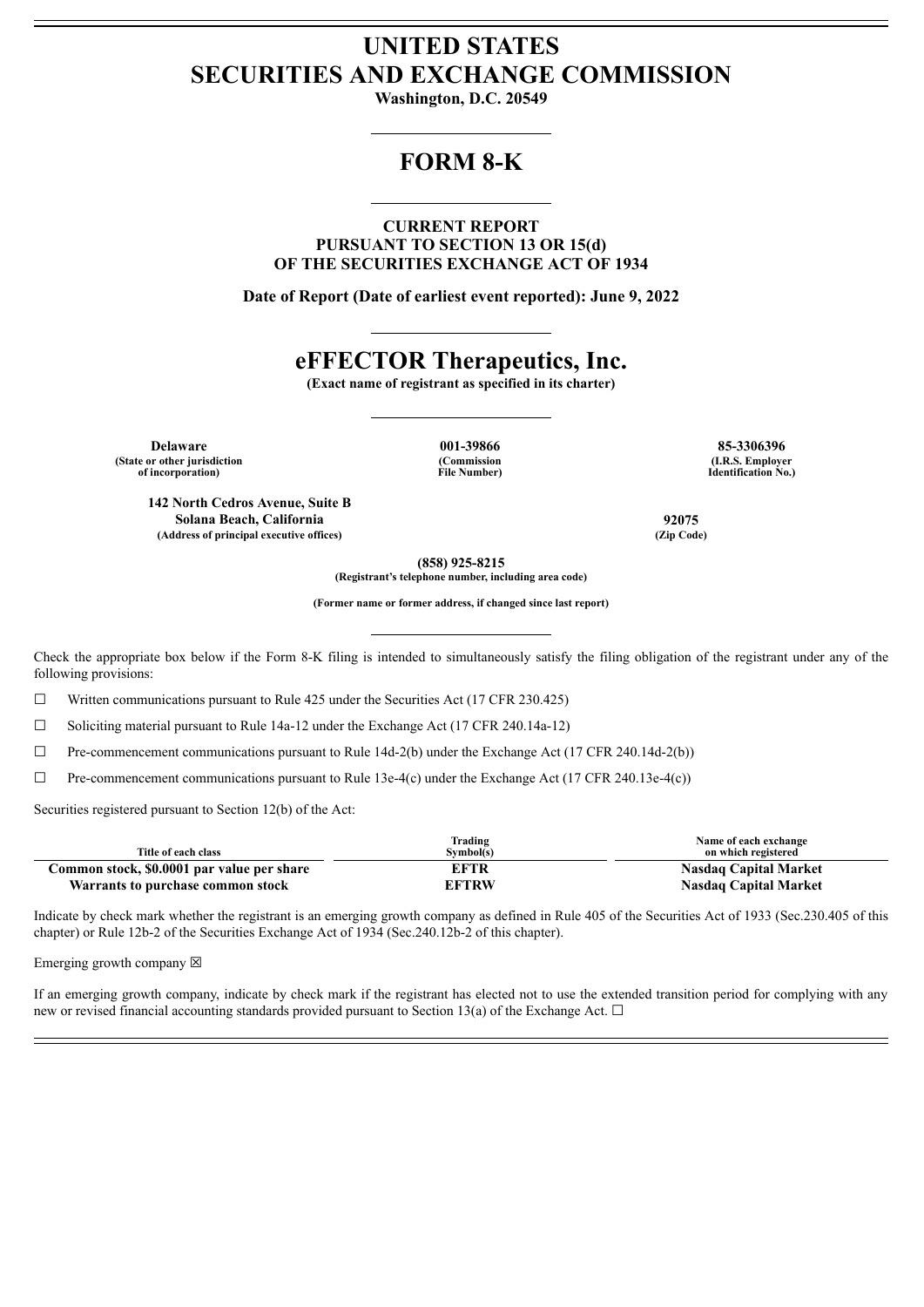## **Item 5.07 Submission of Matters to a Vote of Security Holders.**

I

eFFECTOR Therapeutics, Inc. (the "Company") held its 2022 Annual Meeting of Stockholders (the "2022 Annual Meeting") on June 9, 2022. The following is a brief description of each matter voted upon at the 2022 Annual Meeting and the number of votes cast for, withheld or against, the number of abstentions and the number of broker non-votes with respect to each matter, as applicable.

1. The election of two directors to serve as Class I directors for a three-year term to expire at the 2025 Annual Meeting of Stockholders. The following two Class I directors were re-elected by the votes indicated:

|                           | For          | Withheld | <b>Broker Non-Votes</b> |
|---------------------------|--------------|----------|-------------------------|
| Kristen Harrington-Smith  | 29.225.513   | 8999     | 424.897                 |
| Stephen T. Worland, Ph.D. | 29, 163, 847 | 70.665   | 424,897                 |

2. The ratification of the appointment of Ernst & Young LLP as the Company's independent registered public accounting firm for the fiscal year ending December 31, 2022. The appointment was ratified by the votes indicated:

| ror                    | <b>\gainst</b>       | <b>.bstain</b>             | <b>Non-Votes</b><br>Broker |
|------------------------|----------------------|----------------------------|----------------------------|
| <b>PO</b><br>60<br>944 | $\Delta$<br>14><br>. | $\bigcap$ 1 $\bigcap$<br>. |                            |